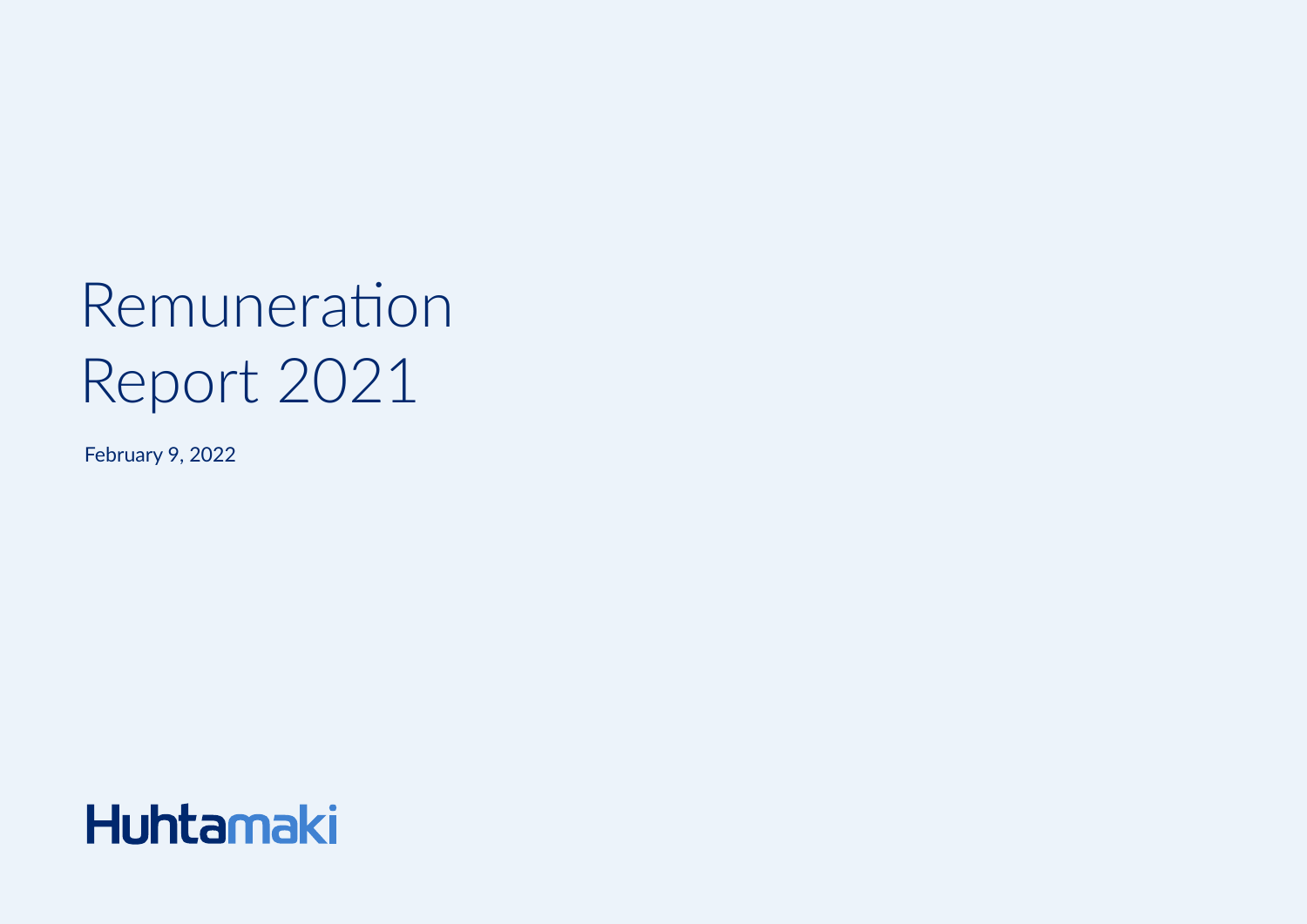## Remuneration Report 2021

## Introduction

Huhtamäki Oyj (the Company, and together with its group companies Huhtamaki) complies with the Finnish Corporate Governance Code (Code) adopted by the Securities Market Association. This Remuneration Report has been prepared in accordance with the Code effective from January 1, 2020. The Code is available in its entirety on the internet at [www.cgfinland.fi.](https://cgfinland.fi/en/) Huhtamäki Oyj is a support member of the Securities Market Association.

This separate Remuneration Report has been issued and published in connection with the Directors' Report. The Human Resources Committee of the Board of Directors has reviewed the report and it has been approved by the Board of Directors. The Company's Auditor has reviewed that the report has been issued.

The Remuneration Report provides information on the remuneration paid to the Board of Directors (Board) and the Managing Director (President and CEO since April 26, 2019 and CEO until April 25, 2019) during the financial year 2021. Updated information on the remuneration of the Company is available on the Company's website in section "Remuneration" ([www. huhtamaki.com](https://www.huhtamaki.com/en/investors/corporate-governance/remuneration/) – Investors – Corporate Governance – Remuneration).

Remuneration paid to the Board members and the President and CEO during the financial year 2021 was in line with the Remuneration Policy for the Governing Bodies (Remuneration Policy) approved by the Annual General Meeting of the Company (AGM) on April 29, 2020. There were no deviations from the Remuneration Policy. The Company uses clawback and malus provisions in its incentive plans (in both

short- and long-term incentives) and no claw back on compensation has been used during the financial year 2021.

According to the Remuneration Policy, the annual compensation of Board members shall be in proportion to the time commitment required from the Board members and be competitive to attract and retain professionals with strong expertise and knowledge relevant in conducting the Board's responsibilities, such as establishment of strategic and financial directions and monitoring their implementation. Thereby, the remuneration contributes to the Company's long-term financial performance and success. The remuneration of the Board members during the financial year 2021 consisted of annual compensation and meeting fees paid for each meeting attended as approved by the AGM.

According to the Remuneration Policy, the remuneration principles applied to the President and CEO contribute towards creating shareholder value through competitive remuneration based on performance and linking remuneration to the business strategy. Total remuneration shall be in line with the relevant market practices in corresponding global industries to ensure motivation and engagement. The President and CEO's remuneration during the financial year 2021 consisted of a non-variable annual base salary, benefits and performance-based short-term incentive plan. The Company also focused on shareholder value creation by aligning the interests of the President and CEO with those of the shareholders through share-based longterm incentive plans.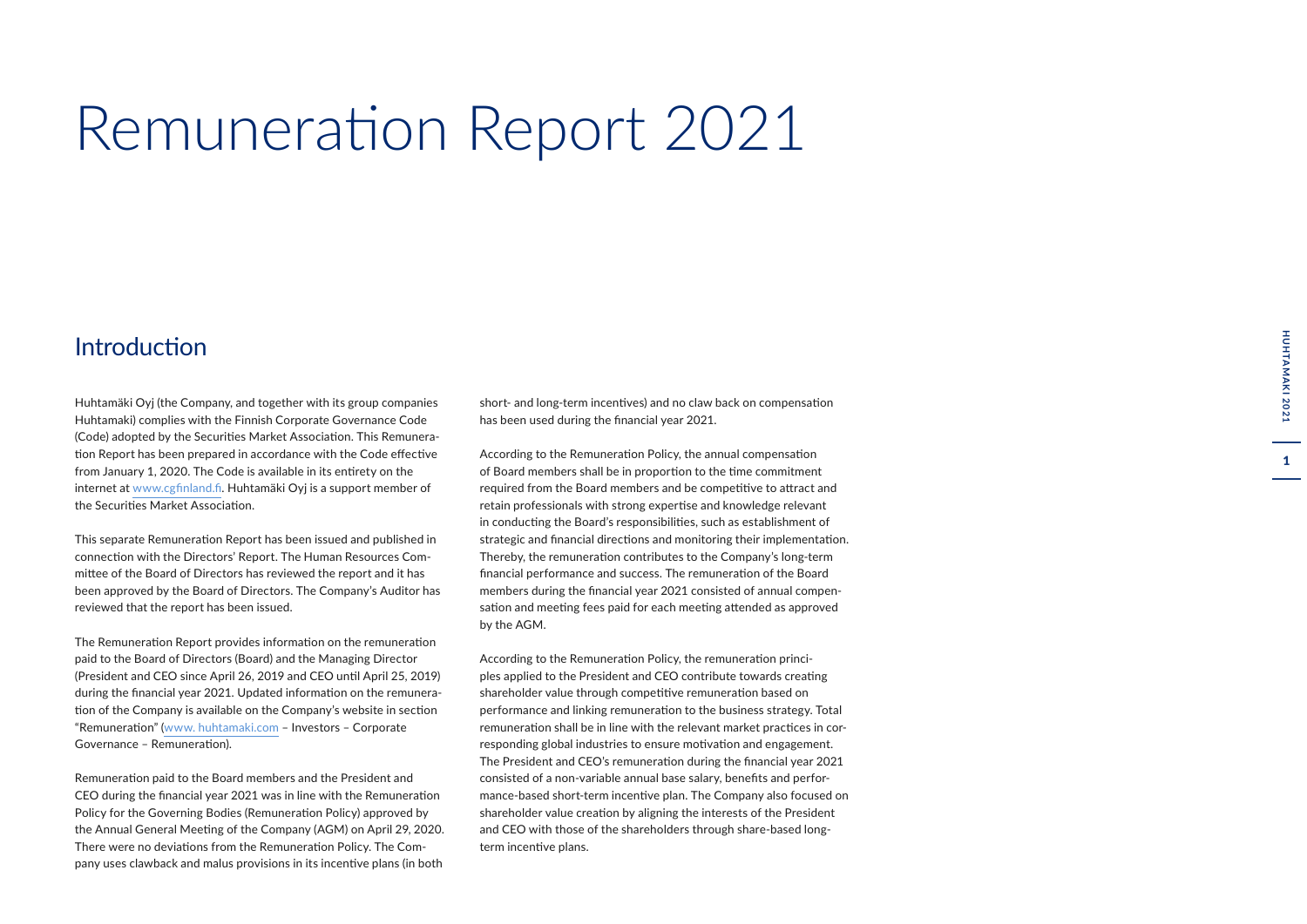## **Development of remuneration over the past five financial years**

During the past five financial years the Company's net sales has increased with 20%. Improvement in adjusted EBIT was 18% and improvement in adjusted EPS was 9% during the same period. The Company's adjusted EBIT margin has changed from 9.0% in 2017 to 8.8% in 2021.

The remuneration of the Board of Directors has been decided by the Annual General Meeting of the Company. The annual remuneration of the Board members was increased in 2021. The Annual General Meeting of 2021 also decided on annual remuneration to the Chairman and members of the Board Committees. As part of these changes the meeting fee paid for each Board and Committee meeting attended was unified to EUR 1,500. The previous increase in Board remuneration was done in 2019 when meeting fees were increased.

|                                                                               | Paid compensation (EUR) |           |           |           |           |
|-------------------------------------------------------------------------------|-------------------------|-----------|-----------|-----------|-----------|
|                                                                               | 2021                    | 2020      | 2019      | 2018      | 2017      |
| Board of Directors <sup>1</sup>                                               | 826.365                 | 687.490   | 679.790   | 687.590   | 663.590   |
| President and CEO Charles Héaulmé (President<br>and CEO since April 26, 2019) | 2.699.262               | 1.732.507 | 1.368.666 | ۰         |           |
| CEO Jukka Moisio                                                              |                         |           |           |           |           |
| (CEO until April 25, 2019)                                                    |                         |           | 243.143   | 2.538.525 | 2.755.159 |
| Employees' average remuneration $2$                                           | 29.753                  | 32.601    | 29.990    | 29,200    | 28,780    |
|                                                                               |                         |           |           |           |           |

<sup>1</sup>Total compensation of the Board of Director's

<sup>2</sup>The total wages and salaries amount of Huhtamaki reduced with the wages and salaries amount (excluding share-based payments) paid to the managing director and Board members of the Company and divided with the number of employees of Huhtamaki (other than the managing director) in the end of the respective financial year. Short-term incentives are taken into account on the year they are paid. Pensions are not included. 2021 figure includes Elif that was acquired on September 23, 2021.



#### **Adjusted EBIT and EBIT margin**



## **Adjusted earnings per share and share price,**



Adjusted EBIT, Adjusted EBIT margin and Adjusted earnings per share are presented excluding items affecting comparability.

**2017 2018 2019 2020 2021** IFRS 16 Leases standard has been adopted as of January 1, 2019 using full retrospective transition method. The financial information for 2018 has been restated. Financial information for  $2017$  is not restated and thus not fully comparable.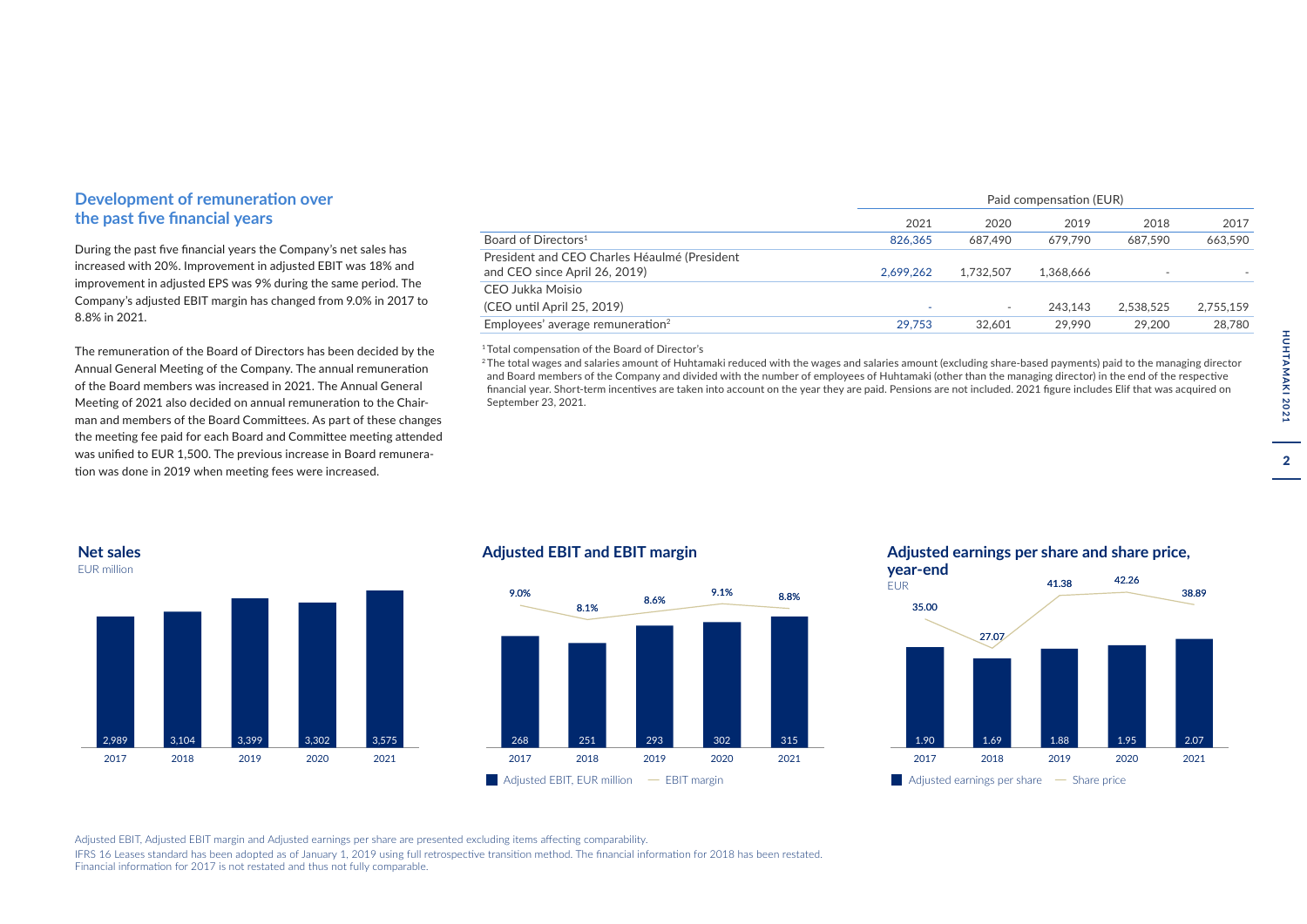## Board of Directors

In accordance with the resolution passed by the AGM held on April 22, 2021, as of the AGM 2021 the annual compensation for the Chairman of the Board is EUR 140,000, for the Vice-Chairman EUR 75,000 and for other members EUR 62,000. In addition, the following annual remuneration is paid to the Chairman and members of the Board Committees: to the Chairman of the Audit Committee EUR 15,000 and to the other members of the Audit Committee EUR 5,000 as well as to the Chairman of the Human Resources Committee EUR 5,000 and to the other members of the Human Resources Committee EUR 2,500. In addition, a EUR 1,500 meeting fee is paid for each Board and Committee meeting attended. Traveling expenses of the Board members are compensated in accordance with the Company policy. In addition, the Chairman of the Board has a mobile phone benefit.

None of the Board members were employed by the Company or any company belonging to its group or acted as an advisor thereof. Thus, Board members were not eligible for any employment relationship related salaries, remuneration or financial or other benefits not related to the Board work nor were they eligible for any pension scheme. Board members did not receive the Company's shares as remuneration and they were not participants in the Company's share-based or other incentive plans. The Shareholders' Nomination Board is recommending all members of the Board of Directors to own shares of Huhtamäki Oyj.

The following remuneration was paid to the members of the Board for the financial year 2021.

|                                | 2021 (EUR)             |              |         |  |
|--------------------------------|------------------------|--------------|---------|--|
|                                | Annual<br>compensation | Meeting fees | Total   |  |
| Pekka Ala-Pietilä <sup>1</sup> | 138,990                | 40,000       | 178,990 |  |
| Kerttu Tuomas                  | 77,000                 | 40.500       | 117.500 |  |
| Doug Baillie                   | 62,625                 | 40,500       | 103,125 |  |
| William R. Barker              | 62,625                 | 40,500       | 103,125 |  |
| Anja Korhonen                  | 72,000                 | 45,000       | 117,000 |  |
| Sandra Turner                  | 64,500                 | 40,500       | 105,000 |  |
| Ralf K. Wunderlich             | 62,625                 | 39,000       | 101,625 |  |
| <b>Total</b>                   | 540.365                | 286,000      | 826,365 |  |

President and CEO

The following remuneration was paid to the President and CEO for the financial year 2021.

| Remuneration                                     | 2021 (EUR) |
|--------------------------------------------------|------------|
| Non-variable annual base salary and benefits $1$ | 1,209,476  |
| Signing bonus <sup>2</sup>                       |            |
| Number of shares received as signing bonus       | 15,000     |
| Value of the shares at the time of transfer      | 623,775    |
| Amount of income taxes and tax-like charges      |            |
| arising based on the shares received             | 346,011    |
| Total value of the signing bonus                 | 969,786    |
| Short-term incentives $3$                        |            |
| Remuneration based on the performance            |            |
| in the year preceding the payment year           | 520,000    |
| Long-term incentives $4$                         |            |
| Number of shares received as a reward            |            |
| Value of the shares at the time of the transfer  |            |
| Amount of income taxes and tax-like charges      |            |
| arising based on the shares received             |            |
| Total value of the reward                        |            |
| <b>Total remuneration</b>                        | 2,699,262  |

<sup>1</sup>Non-variable annual base salary and benefits includes cash payments for pension.

<sup>2</sup>The signing bonus consists of two parts. The second part of the signing bonus (15,000 shares (net)) was paid in April 2021 and the first part (15,000 shares (net)) of the signing bonus was paid in April 2019. <sup>3</sup> Short-term incentives are presented in the table on the year they have been

paid. The total amount of remuneration includes remuneration paid under the short-term incentive plan 2020.

4 Share-based incentives include the monetary value of the payments based on the performance share plans at the time of awarding the shares and including the value of taxes and tax-like charges arising based on the received shares. The share-based incentives are based on the performance in the year preceding the payment year and they are presented in the table on the year they have been paid. The adjusted EPS target for the performance share plan 2018-2020 was not reached and, therefore, no shares under the long-term incentive plan was paid during the financial year 2021.

The remuneration of the President and CEO consisted in the financial year 2021 of a non-variable annual base salary and an annually determined short-term incentive plan. In addition, the President and CEO participated in the long-term incentive plans of the Company (Performance Share Plan and Restricted Share Plan) and had the following benefits:

- Car benefit
- Housing benefit
- Support for child's education
- Support for insurance premiums

The pension coverage is arranged by the President and CEO himself. The Company contributes towards the pension through monthly cash payments to the President and CEO. The total cash payment in 2021 was EUR 280,000 gross.

The total compensation paid (excluding EUR 280,000 pension allowance) to the President and CEO in the financial year 2021 was EUR 2,419,262 of which 62% consisted of variable compensation. Variable compensation consisted of short-term incentive 2020 (paid in 2021) and second part of the signing bonus (paid in April 2021) which was subject to reaching an adjusted EBIT target in 2020. There was no payout under the Performance Share Plan 2018–2020 (adjusted EPS target was not reached).